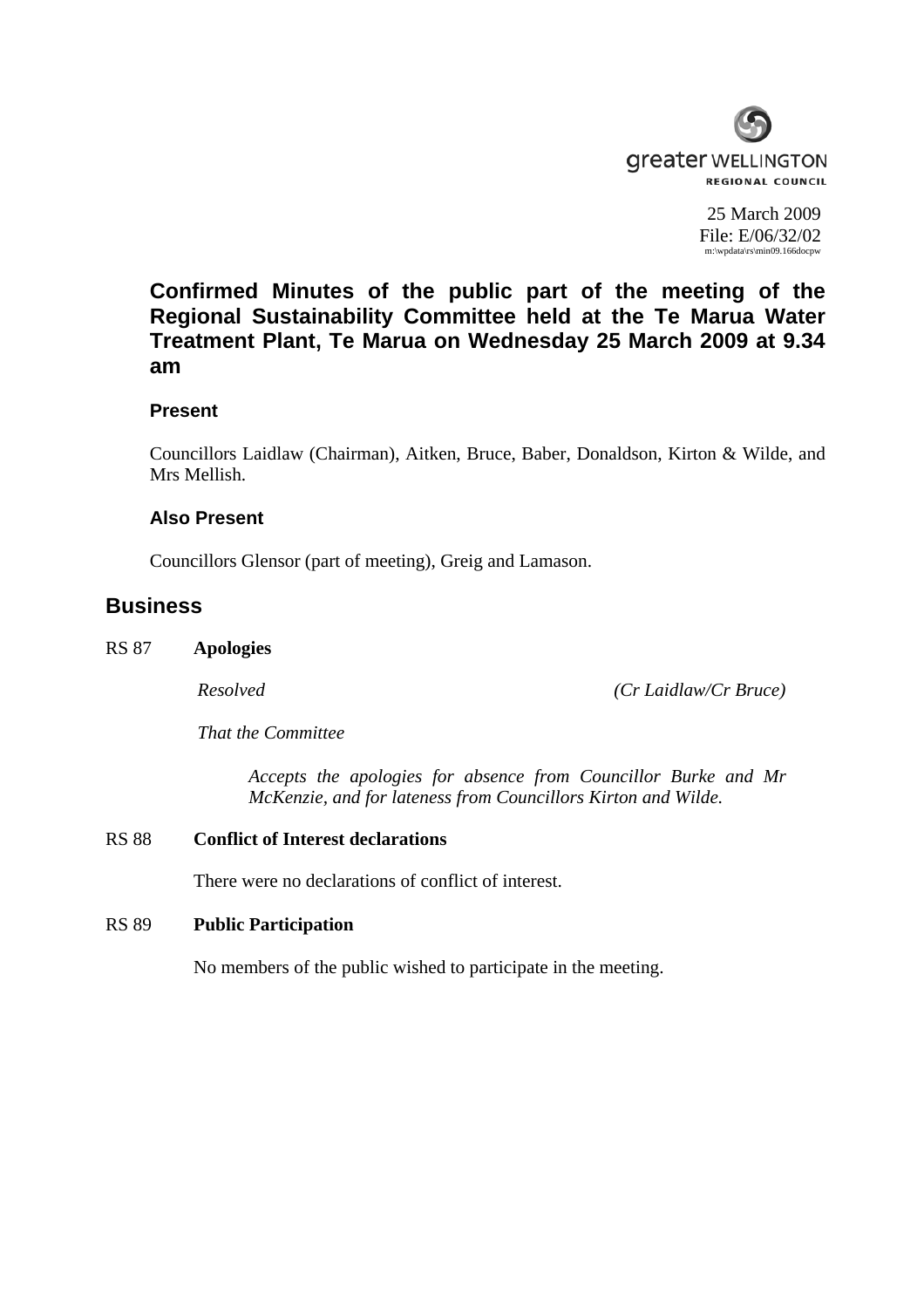### RS 90 **Confirmation of Minutes**

RS 92 **Parks, Forests and Reserves** 

*Resolved (Cr Laidlaw/Cr Aitken)*

*That the Committee* 

*Confirms the minutes of the meeting of 25 February 2009, Report 09.88.* 

Councillor Wilde joined the meeting at 9:48 am.

Councillor Kirton joined the meeting at 10:15 am.

#### RS 91 **Divisional report for period ended 28 February 2009**

|       | <b>Report 09.128</b>                   | File: E/06/26/04        |
|-------|----------------------------------------|-------------------------|
|       | Resolved                               | (Cr Donaldson/Cr Baber) |
|       | <i>That the Committee:</i>             |                         |
|       | 1.<br>Receives the report.             |                         |
|       | 2.<br>Notes the content of the report. |                         |
| RS 92 | <b>Parks, Forests and Reserves</b>     |                         |
|       | <b>Report 09.70</b>                    | File: ENV/22/04/10      |
|       | Resolved                               | (Cr Donaldson/Cr Baber) |
|       | That the Committee                     |                         |

- *1. Receives and notes the contents of the report.*
- *2. Receives and considers the submissions on the draft Parks, Forests and Reserves Bylaw.*
- *3. Recommends that Council adopts the proposed Parks, Forests and Reserves Bylaw 2009 as set out in Attachment 2.*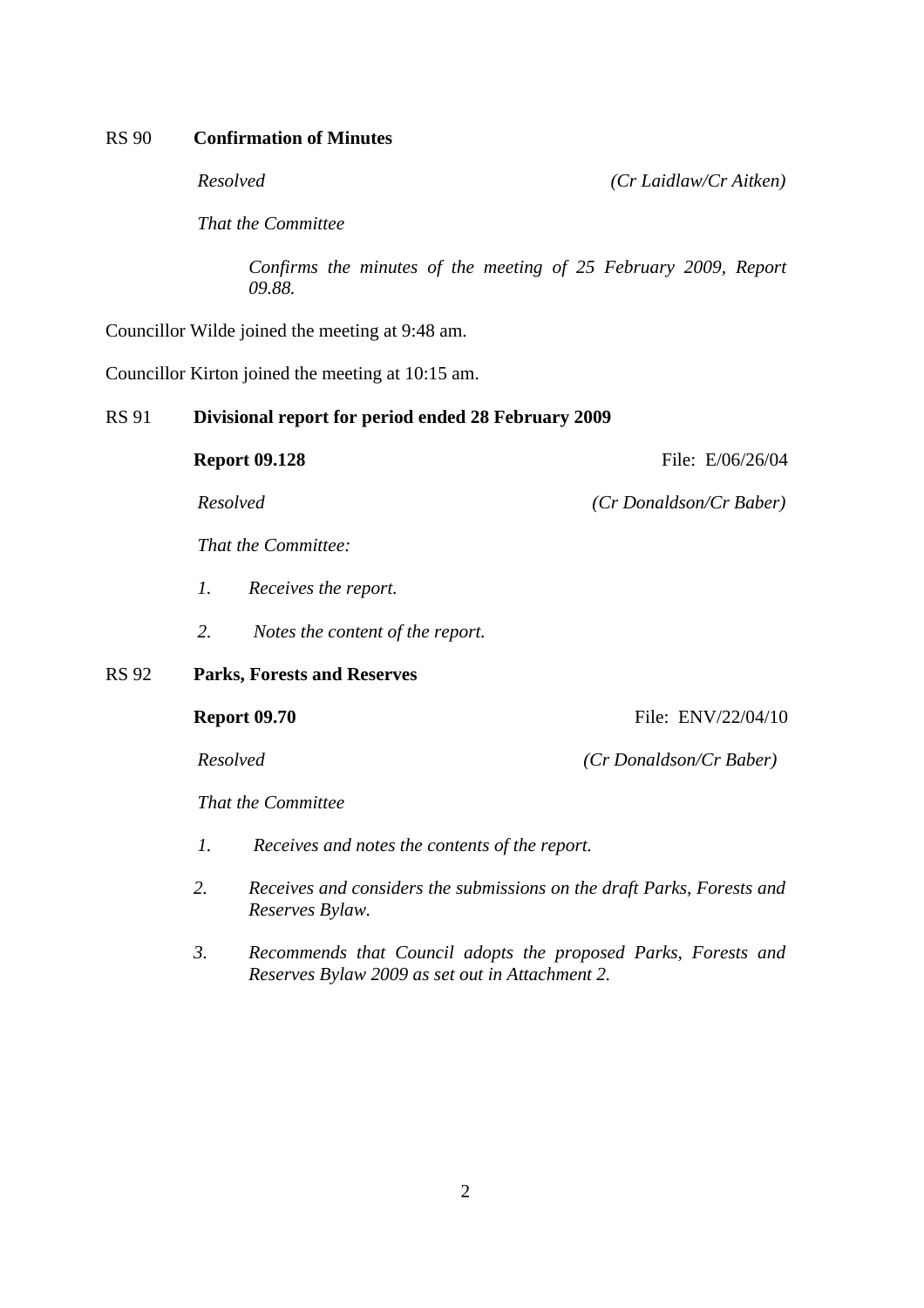## RS 93 **Wellington Regional Strategy Update**

**Report 09.152 File: WRS/09/01/01** 

*Resolved (Cr Laidlaw/Cr Bruce)* 

*That the Committee* 

- *1. Receives the report.*
- *2. Notes the contents of the report.*
- *3. Recommends to the Wellington Regional Strategy that it:* 
	- *(i) Adds numeracy, literacy, and number of marae to the list of Wellington Region Genuine Progress Index (GPI) Monitoring Framework indicators.*
	- *(ii) Considers including input by Maori into the Wellington Regional Strategy Open Spaces Project.*

### **Noted**

The Committee

- Requested a report on progress on the Open Spaces project by the end of June 2009.
- Queried the use of "Strategy" as the Open Spaces descriptor.

# RS 94 **Priority energy work programme actions**

**Report 09.151 File: ENV/22/04/10** 

*Resolved (Cr Kirton/Cr Donaldson)* 

*That the Committee* 

- *1. Receives the report.*
- *2. Notes the contents of the report.*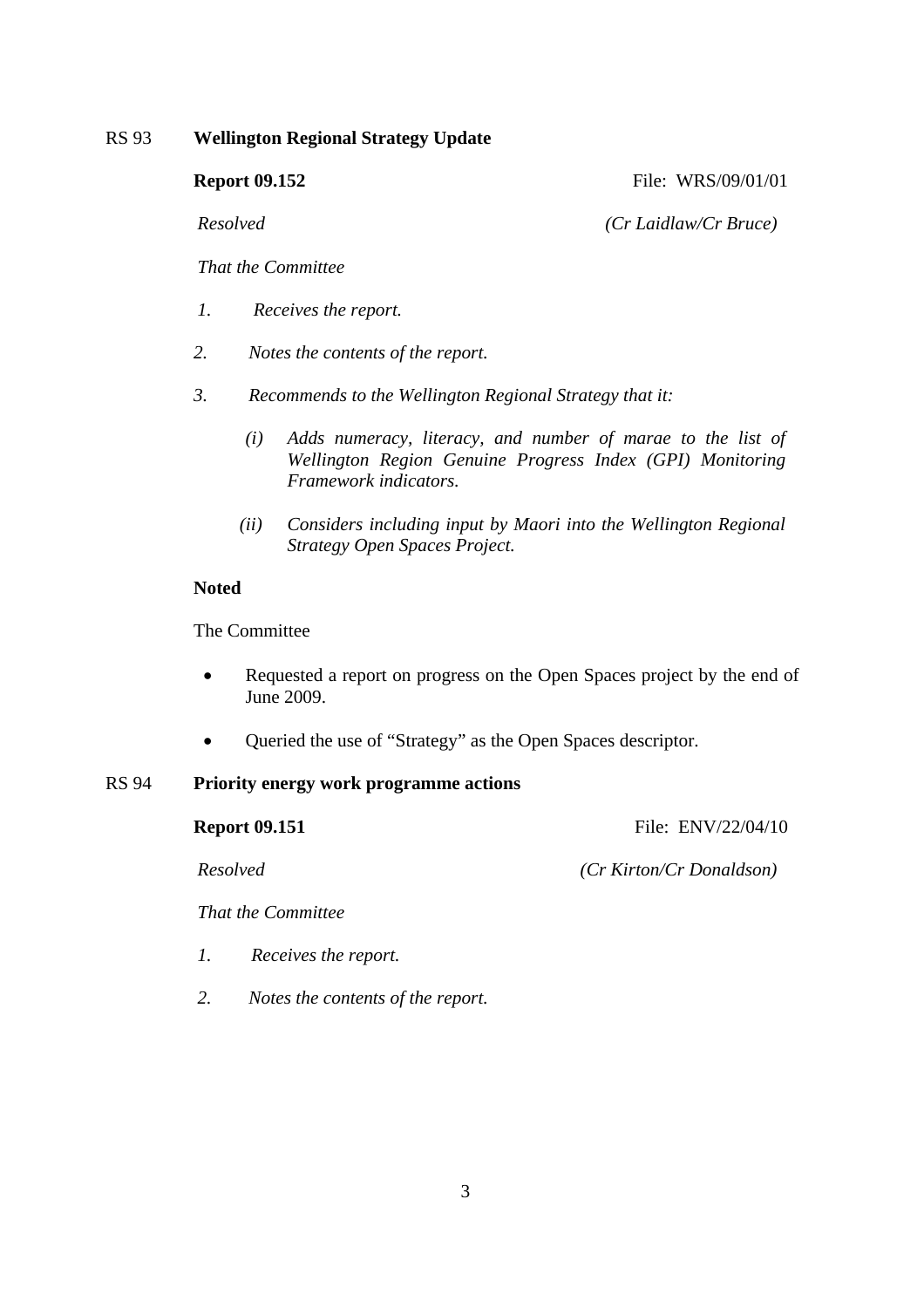RS 95 **Exclusion of the public**

**Report 09.154 File: E/06/32/02** 

*Resolved (Cr Donaldson/Cr Aitken)* 

*That the Committee* 

*Excludes the public from the following part of the proceedings of this meeting namely:* 

 *Electricity supply agreement tender options* 

*The general subject of the matter to be considered while the public is excluded, the reasons for passing this resolution in relation to the matter and the specific grounds under section 48(1) of the Local Government Official Information and Meetings Act 1987 for the passing of this resolution are as follows:* 

|                | General subject Reason for passing this resolution Ground |                         | under       |
|----------------|-----------------------------------------------------------|-------------------------|-------------|
|                | of the matter to in relation to each matter               | section $48(1)$ for the |             |
| be considered: |                                                           | <i>passing of</i>       | <i>this</i> |
|                |                                                           | resolution              |             |

*Electricity supply agreement tender options The information contained in this report relates to Greater Wellington tendering the electricity supply agreement for the key wholesale water supply sites and The Regional Council Centre. Having this part of the meeting open to the public would be likely to prejudice the Council's ability to obtain the best price when tendering as it would reveal their bottom line. The Council has not been able to identify a public interest favouring disclosure of this particular information in public proceedings of the meeting that and Meetings Act would override this prejudice.* 

*That the public conduct of the whole or the relevant part of the proceedings of the meeting would be likely to result in the disclosure of information for which good reason for withholding would exist under section 7(2)(h) of the Local Government Official Information 1987 (i.e to enable Greater Wellington to carry out, without prejudice or disadvantage, commercial activities).*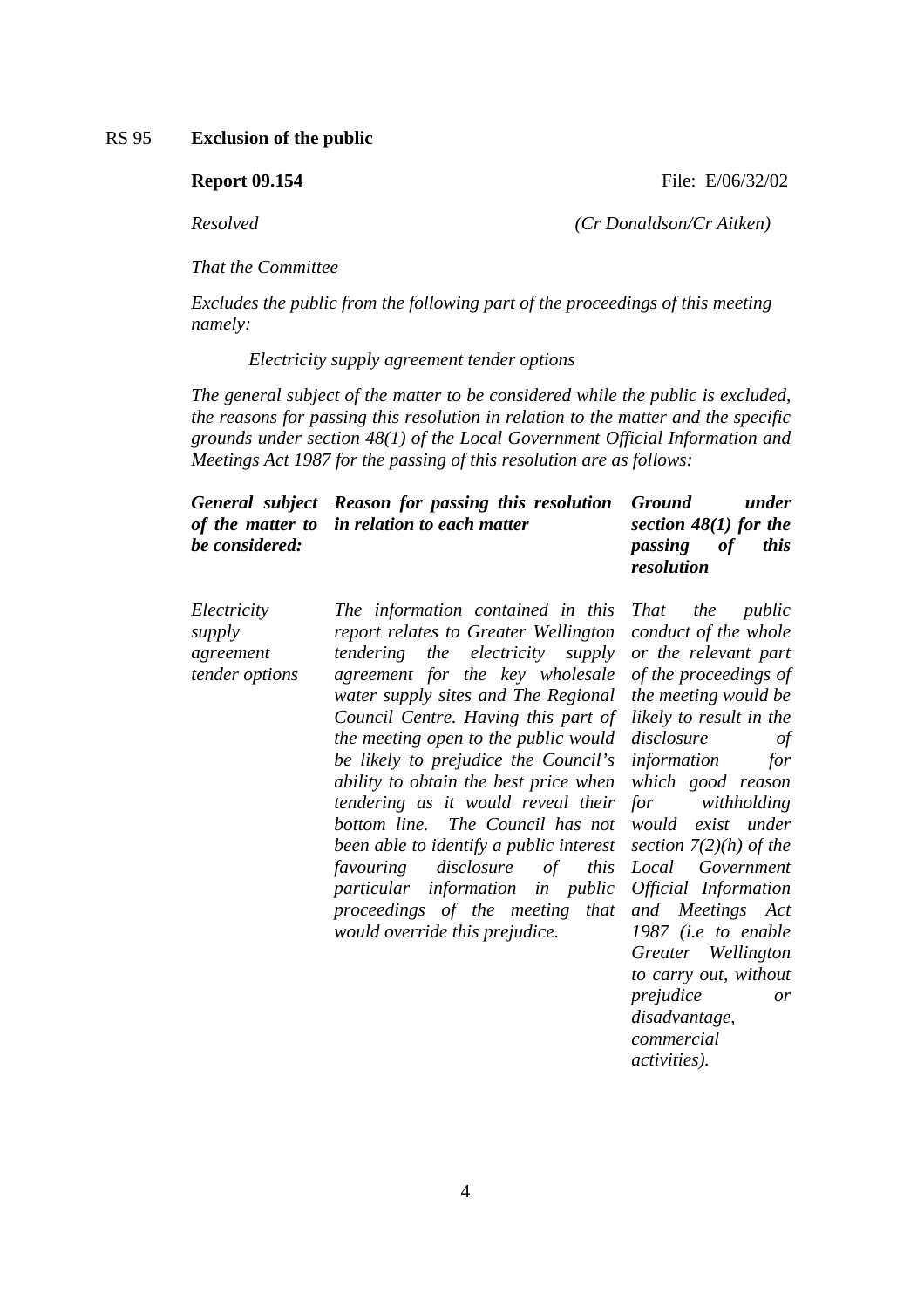*This resolution is made in reliance on section 48(1) of the Local Government Official Information and Meetings Act 1987 and the particular interest or interests protected by section 6 or section 7 of that Act which would be prejudiced by the holding of the whole or the relevant part of the proceedings of the meeting in public are as specified above.* 

The public part of the meeting closed at 11.17 am.

Cr C.R. LAIDLAW Chairman

Date: